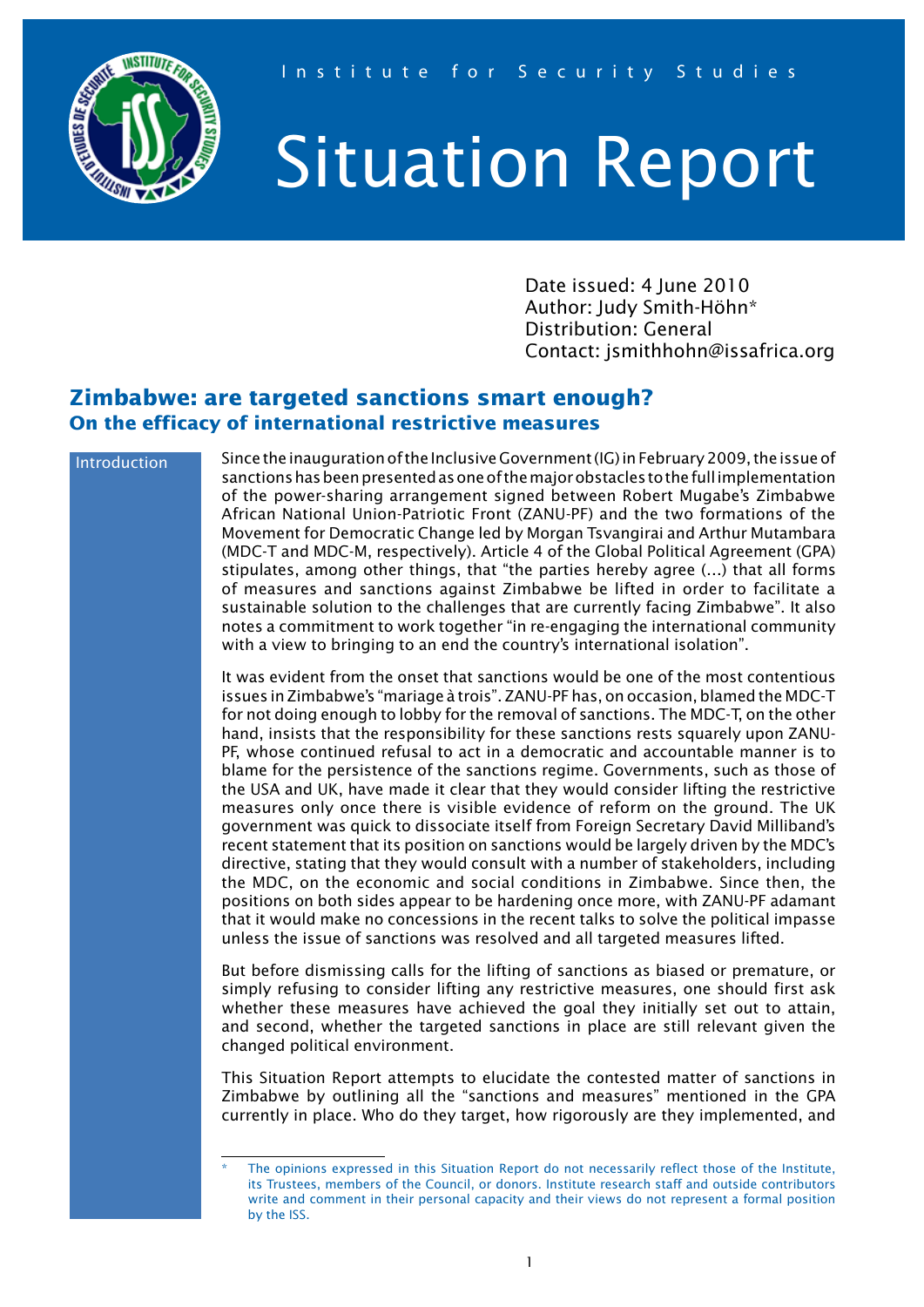are all restrictive measures still in effect? Also, is there perhaps a middle ground to be found between the two extremes of unconditionally lifting all restrictive measures as called for by some and the other extreme of maintaining all targeted sanctions until every outstanding issue surrounding the GPA is resolved?

Defining Targeted: Targeted sanctions, often termed "smart sanctions", are usually targeted at a small circle within the ruling elite of a given country, and were developed as an alternative to comprehensive sanctions that had proven to have a more devastating impact on the broader population than on those whose behaviour the sanctions had intended to influence. Targeted sanctions can include diplomatic sanctions, bans on trading commodities such as diamonds or timber, arms embargoes, travel restrictions and financial sanctions. The rationale behind the targeted measures is to pressure key decision-makers considered to bear direct or indirect responsibility for a political or economic crisis in a particular regime with the objective of persuading or compelling them to change their behaviour.<sup>1</sup>

In Zimbabwe, a selected number of Western governments and international bodies have imposed restrictive measures as a result of the deteriorating political and economic situation since the 1990s. The UK and the USA were the first two countries to make a strong case for smart sanctions against the Mugabe regime in the early 2000s. In addition, the EU, the governments of Canada, Switzerland, Australia and New Zealand have also imposed certain restrictive measures on the Mugabe regime over the past decade.

To examine the effect of the targeted sanctions and restrictive measures currently imposed upon the former Mugabe regime and affiliated businesses, it is useful to identify those measures currently in place, and the means by which they are implemented. Below is a comprehensive summary of all restrictive measures:

Restrictions on arms and military-related trade were the first in a series of steps taken by the UK, the USA and the European Union (EU) following international dissatisfaction with developments in Zimbabwe. One of the objectives of the arms embargo was to weaken the capacity of what was seen as an increasingly repressive regime to oppress its own population.

As early as 1997, the UK began isolating its former colony by refusing to deliver vehicles to the Zimbabwean police following the publication of an alleged "hitlist" released by the Mugabe regime identifying 1,500 farmers of British descent to be dispossessed of their land. In addition, Mugabe had called on the UK to pay compensation as stipulated in the Lancaster House agreement signed at the country's independence in 1979. In 1998, British premier Tony Blair responded that such payments were conditional on the guarantee of the rule of law, transparency, sustainability and fairness of the redistribution process; conditions that were not fulfilled.<sup>2</sup> The relationship soured further and a few years later in 2000, Blair's administration imposed a full arms embargo on the government of Zimbabwe, in addition to other measures elaborated further below.

Similarly, the USA imposed restrictive measures, including a ban on the transfer of defence items and services in 2002 and 2003.

In the run-up to the 2002 presidential elections, the EU responded to the Zimbabwe government's refusal to allow the head of the EU observer mission entry into the country by also imposing a comprehensive embargo on military goods to the country.

Australia, New Zealand and Switzerland have all had an arms embargo in place since 2002.

In addition to an arms embargo, selected members of the Zimbabwean political elite were issued with travel bans to the UK, and the country also froze the assets of a number of members of the then ruling ZANU-PF.

In terms of the "Zimbabwe Democracy and Economic Recovery Act" of 2001, the USA established the basis for similar measures and in 2002, targeted sanctions

Arms embargoes

Travel bans and financial sanctions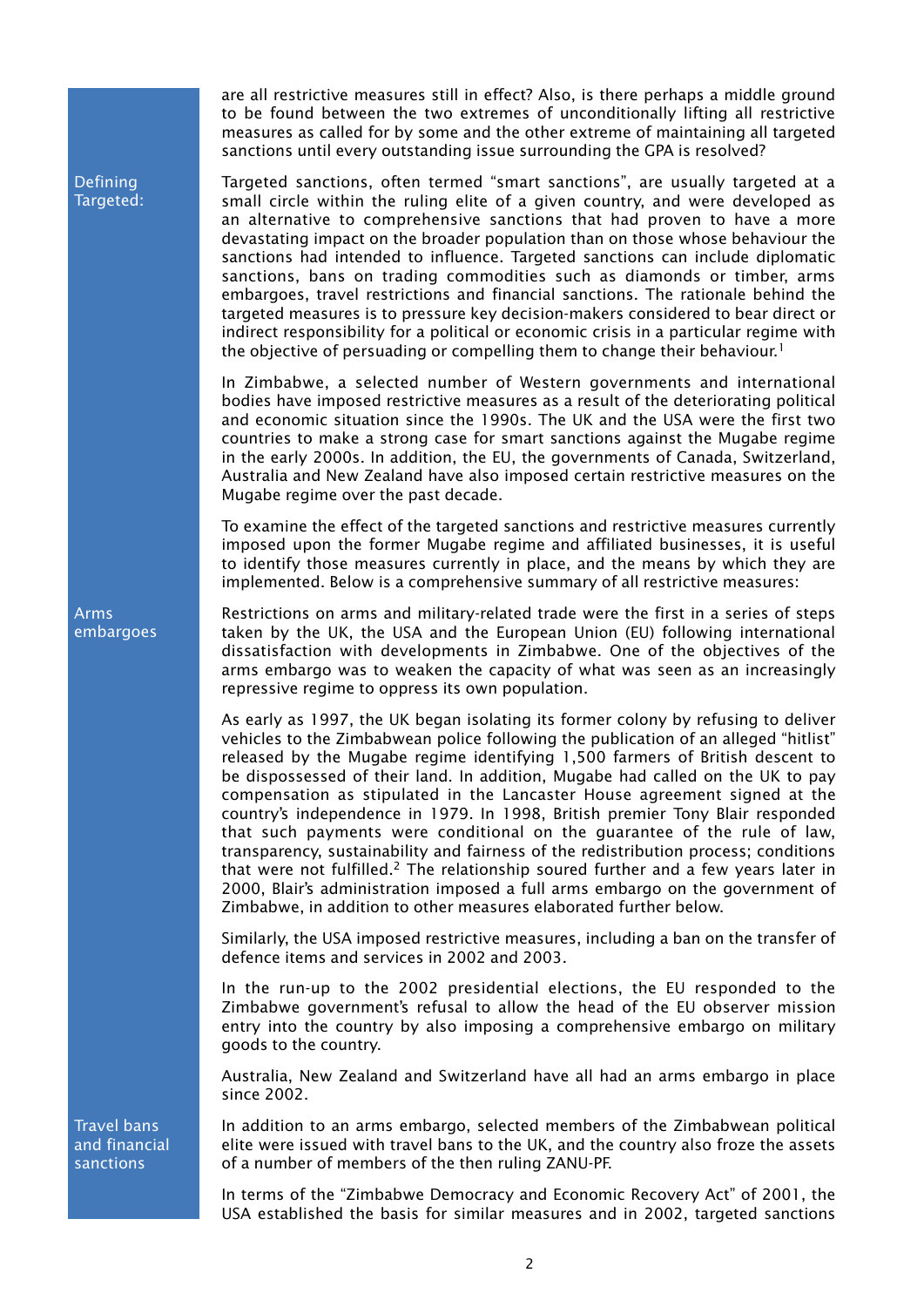were imposed on more that 200 Zimbabwean individuals and businesses. These comprised an asset freeze as well as a travel ban to the USA for listed individuals and businesses. However, these measures were implemented only in 2003. This had the undesired effect that those targeted were given enough time to move their assets to other accounts (and countries) unaffected by the sanctions. In March 2009, US President Obama extended these targeted sanctions for one year, citing a lack of progress in resolving Zimbabwe's political crisis.

In addition to the comprehensive embargo on military goods imposed after the violence in the run-up to the 2002 elections, the EU imposed targeted sanctions on 20 individuals (mostly government representatives and members of the military), a number subsequently increased to 129 persons. Their assets were frozen and they were issued with travel bans to the EU.

In 2002, New Zealand banned 20 key government officials, including President Mugabe, from travelling to the country. The list was updated four years later in 2006 and now comprises a total of 249 people associated with the Mugabe leadership, including spouses of senior ZANU-PF members, officials involved in Operation Murambatsvina<sup>3</sup> and business people who have profited from the Mugabe regime.

Australia and Switzerland have done much the same by freezing the assets of as well as placing visa restrictions on members and supporters of the former Mugabe regime, including senior management officials of state-owned companies (parastatals). These restrictions have been in place since 2002.

As in the case of the EU, the overall negative assessment of the 2002 presidential elections compelled the Commonwealth to consider taking measures against the regime. As with the EU, the UK was a key motivator for these measures. It was agreed that Zimbabwe's membership to the body be suspended for one year. When the reinstatement of its membership was tabled a year later in 2003, Mugabe "retaliated" by revoking his country's membership.

In 2000, the UK reduced its bilateral aid by as much as one-third of its previous sum. The areas of agriculture and land resettlement were worst affected.<sup>4</sup>

In 2002, in addition to the arms embargo, travel ban and assets freeze, the EU restricted development assistance to Zimbabwe to emergency humanitarian aid and social projects.

New Zealand and Australia, in addition to restricting members and allies of ZANU-PF from entering the country, restricted the adult children of those individuals subject to the travel ban from studying in their respective countries.

It is worthwhile to note at this stage that none of the countries and regional bodies mentioned above imposed restrictions on overseas development assistance. New Zealand, for example, worked closely with in-country NGOs and multilateral agencies focussing on basic education, rural livelihoods as well as HIV/AIDS.

Only a few countries and international bodies have imposed restrictive measures on Zimbabwe or members of the former Mugabe regime. Moreover, the imposition of targeted sanctions did not lead to a subsequent overall cessation of bilateral ties with regard to development assistance and financial aid.

As for other international bodies and regional organisations such as the International Monetary Fund (IMF), in the case where restrictions were placed on the former Mugabe regime or diplomatic or financial ties severed, these were resumed in the wake of the inauguration of the IG. Moreover, these measures are not to be confused with sanctions, as they were imposed as a result of the actions of the Mugabe regime. The IMF, for instance, had severed ties with Zimbabwe for over a decade because of its failure to pay its debt arrears, which currently stand at US\$ 144 million.

Similarly, the World Bank (WB), which had provided a total of US\$1.6 billion in assistance between 1980 and 2000, suspended its lending to Zimbabwe in 2000

**Other** restrictive measures:

Still friendly: Countries, international and regional bodies with no formal restrictions on Zimbabwe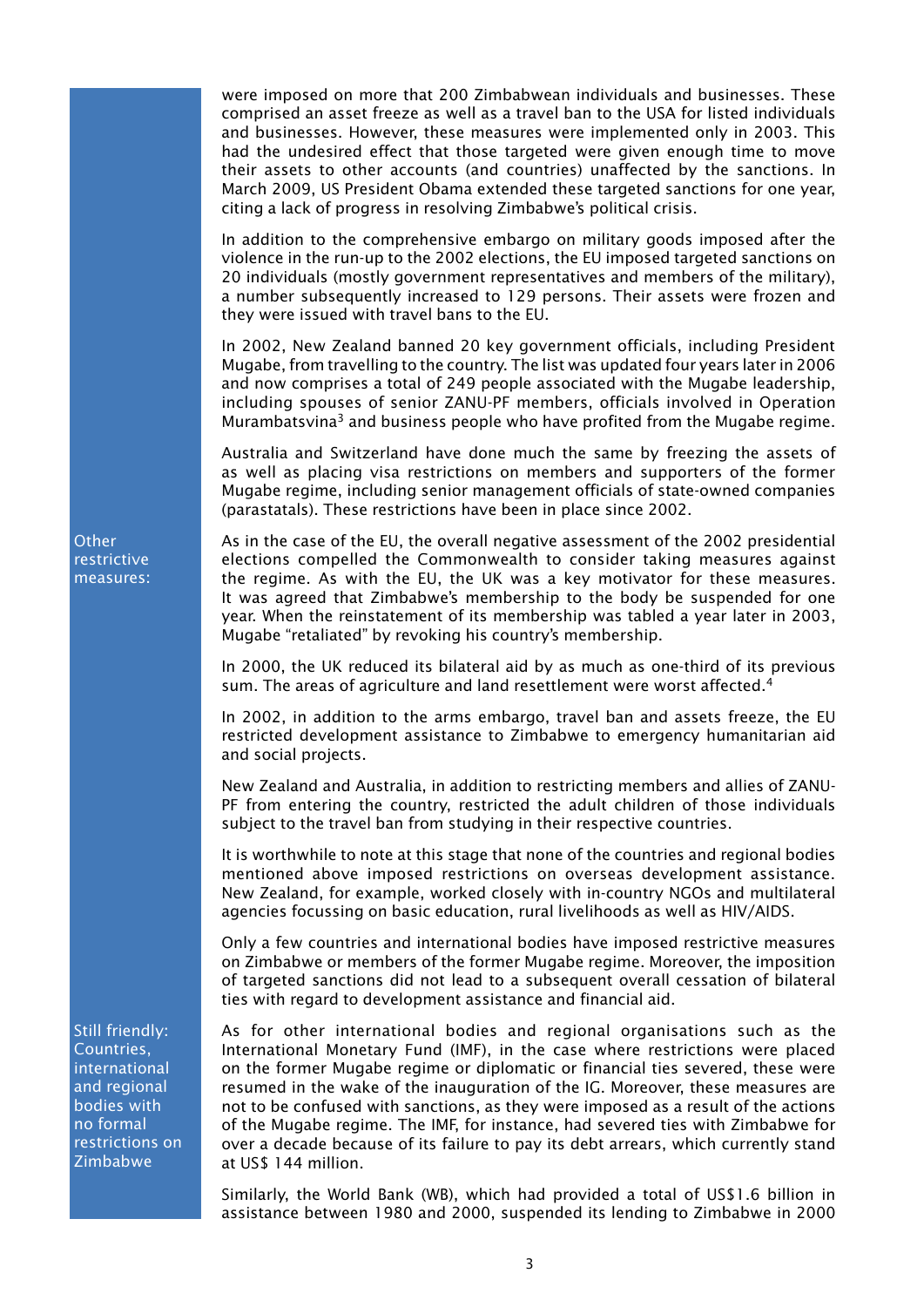when the country went into arrears.<sup>5</sup> However, this does not mean that the Bank disengaged from Zimbabwe entirely. It currently provides technical assistance and analysis in the areas of macroeconomic policy, food security/agrarian sector, social sector expenditures and delivery, infrastructure assessment, as well as providing support for the HIV/AIDS programme.6 The Bank's Harare office also administers a Multi-Donor Trust Fund that was initiated in 2007, through which several donor governments have begun channelling aid for areas such as health, sanitation education.

Despite intensive lobbying by the UK government, the United Nations Security Council has not considered imposing any targeted sanctions on Zimbabwe. In 2007, for example, the issue of Zimbabwe was not taken up in the UNSC. That South Africa was holding the presidency that year played a crucial role in the UNSC not focussing more critically on the Zimbabwe crisis. Moreover, Zimbabwe enjoyed the support of the vetoes of China and Russia,. There is no unity on Zimbabwe in the UNSC – several members remained cautious about taking a heavy-handed approach to Mugabe partly because it might aggravate the already tense situation in Zimbabwe.

The AU and SADC have remained neutral on the issue of sanctions, and Zimbabwe has continued to receive bilateral credits from member states, such as Angola.<sup>7</sup> SADC has called for the lifting of all forms of sanctions on a number of occasions, most recently recorded in the Communiqué of Summit of the Troika of the Organ on Politics, Defence and Security Cooperation held in Maputo, Mozambique in early November 2009. In Article 11, Section (vi), the Summit urged the international community "to lift all forms of sanctions on Zimbabwe".8

Targeted sanctions may have a number of objectives, the most important of which are:

- a) To target a select group of political elite without jeopardising the national economy or exerting a negative impact on the humanitarian situation of the greater population;9
- b) To compel sanctioned politicians to change their behaviour by no longer supporting the violation of human rights or the freedom of expression and assembly and instead to facilitate democratisation processes; and
- c) To provide support to the opposition and civil society. For instance, when Blair's administration imposed targeted sanctions in 2000, one of the key objectives was to provide support to the opposition MDC in the run-up to the parliamentary elections.

In the case of Zimbabwe, it appears that the effectiveness of smart sanctions has been limited by inconsistencies in their implementation as well as by their selective nature. Although a travel ban may have had an initial impact in the sense that it limited the free movement of a targeted individual,  $10$  it appears that the impact was not severe enough to compel such persons to change their behaviour. Underscoring this dilemma is the fact that the travel restrictions apply only to certain countries and allow travel exemptions for participation in meetings coordinated by international organisations, for example. Targeted individuals can therefore easily find ways to circumvent the ban – either by travelling to (and shopping in) countries that have not imposed such restrictions, or by attending international conferences or humanitarian events while at the same time pursuing their private interests in whichever countries they visit.

There is also a lack of clarity on the exact limitations of the EU travel ban, which in the past has also been ignored. Moreover, the loopholes in the policy that have enabled individuals to circumvent the ban have had a very negative impact on its effectiveness. In May 2002, for example, Mugabe was received at the UN offices in New York on a Libyan airlines flight via Paris. That same year, the President attended the World Food Summit in Rome.<sup>11</sup> In August 2002, only weeks after Police Chief Augustine Chihuri was placed on the EU's travel ban list, he travelled

Gauging Effectiveness: Tallying Successes and **Challenges**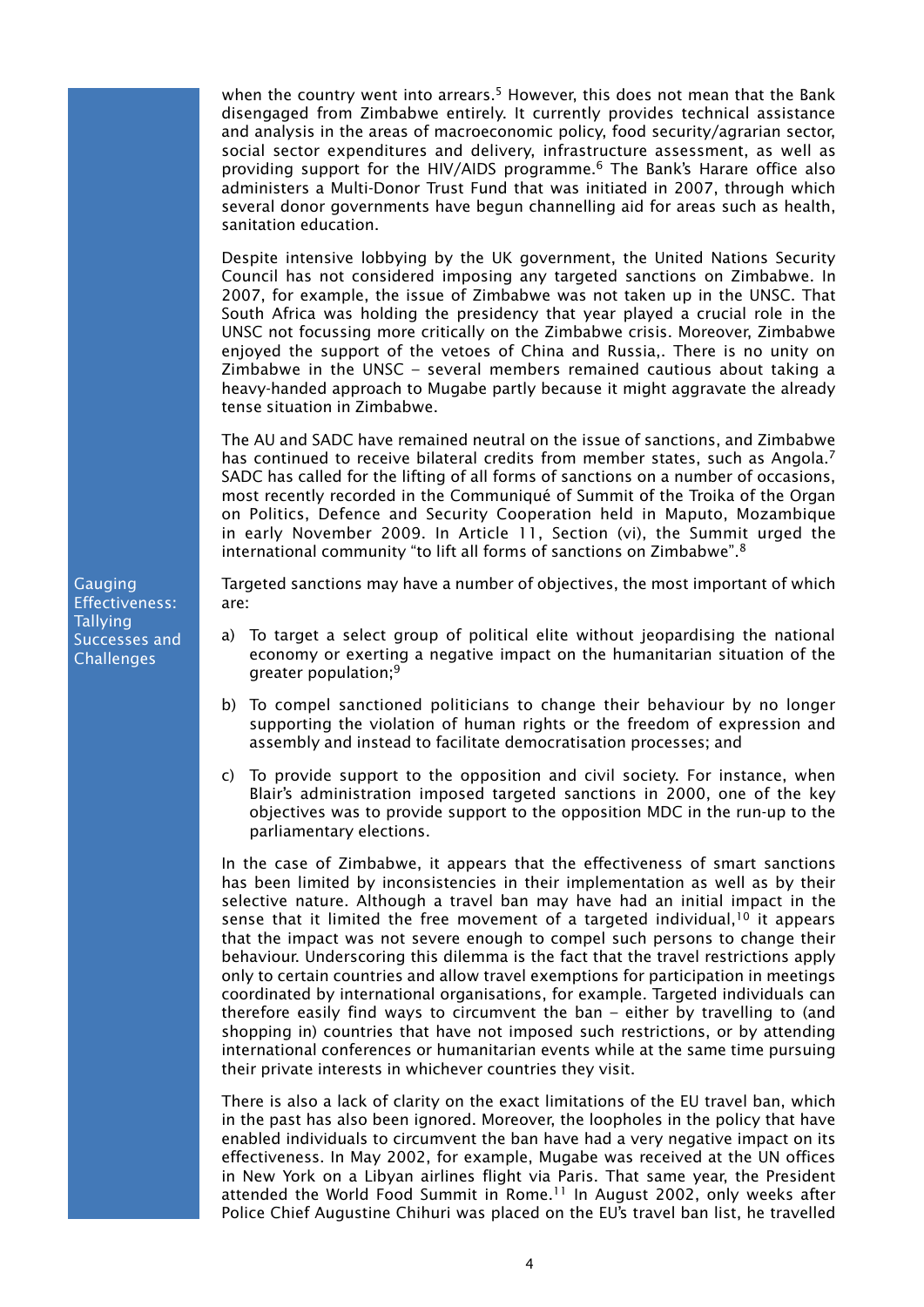to Lyon to attend an Interpol meeting.<sup>12</sup> Hence, targeted individuals have not always been restricted in their movements, and thus there was less pressure on them to change their behaviour in order to have such restrictions lifted.

Mugabe's manipulative use of terminology by describing smart sanctions as illegal has meant that instead of pressuring Mugabe and his allies, these measures have been taken hostage and are often used as a scapegoat, with the Mugabe government publicly blaming them for the country's economic decline. He has not spared any opportunity to denounce the targeted sanctions as serving the cause of the imperialists and colonialists, portraying himself as a hero of the masses. In doing so, he has transformed the external pressure into political capital in support of his alleged anti-imperialist cause, discrediting anyone in favour of smart sanctions as puppets of the West. In the past, repressive legislation was justified by recalling the threat of neo-colonialism. In this sense these measures have, in fact, been counterproductive, serving to stabilise the Mugabe regime by providing it with an alibi.

Conversations with ordinary Zimbabweans reveal that many are still under the impression that Zimbabwe has suffered under comprehensive economic sanctions, attesting to the effectiveness of the state-owned media apparatus. Persistent references to so-called "illegal economic sanctions" in state-owned media further underscores this perception.<sup>13</sup>

Yet the imposition of smart sanctions on a small circle of political elite and affiliated businesses can hardly have had the detrimental effect on the economy that the leader and some members of ZANU-PF claim.<sup>14</sup> Even after it had imposed targeted sanctions, the EU, for example, remained second in importance only to neighbouring South Africa as a trade partner to Zimbabwe.

Another challenge is the continued support received by Mugabe from regional bodies and other states, such as SADC and the AU, in calling for a removal of any form of sanctions on Zimbabwe. The EU-Africa Summit is a good example of this show of support. The Summit was scheduled to take place in Lisbon in 2003, but had to be postponed after several African Heads of State boycotted the event because Mugabe was not invited to attend. Thus in 2007, Portugal pushed for an exemption from the travel ban on Mugabe in order to allow him to attend the Lisbon Summit that year.

China has also enjoyed good relations with the Mugabe regime, and this also buffered the potential impact of restrictive measures imposed by others. Only recently last year, Zimbabwe received Chinese fighter jets and other military aircraft, easily circumventing the EU and UK arms embargo.<sup>15</sup> China has also continued to provide low-interest credit lines. Moreover, as one of the five veto powers in the UN Security Council, China has and continues to be a powerful ally.

Given the number of loopholes available to targeted individuals, the potential damage that may have resulted from the imposition of financial sanctions were thus hardly felt at a national level, and the exemptions provision on the travel ban meant this was no more than a symbolic gesture. In all cases where travel restrictions have been imposed, there are provisions for exemptions to allow targeted individuals to attend meetings of international organisations of which Zimbabwe is a member as well as events that are related to issues of human rights, rule of law and the humanitarian situation. Those targeted appear to have been inconvenienced somewhat, no longer able to enjoy certain privileges.

Moreover, despite the spiralling economic deterioration prior to the signing of the GPA, the Mugabe regime has remained able to reward its supporters, thus securing their continued loyalty. The patronage system allowed the regime to award political posts to cronies, and access to power and resources was easy given the corruption that was so entrenched in the system.<sup>16</sup>

It is also difficult to gauge the positive impact of targeted sanctions on the plight of the opposition party and civil society movements. On the one hand, those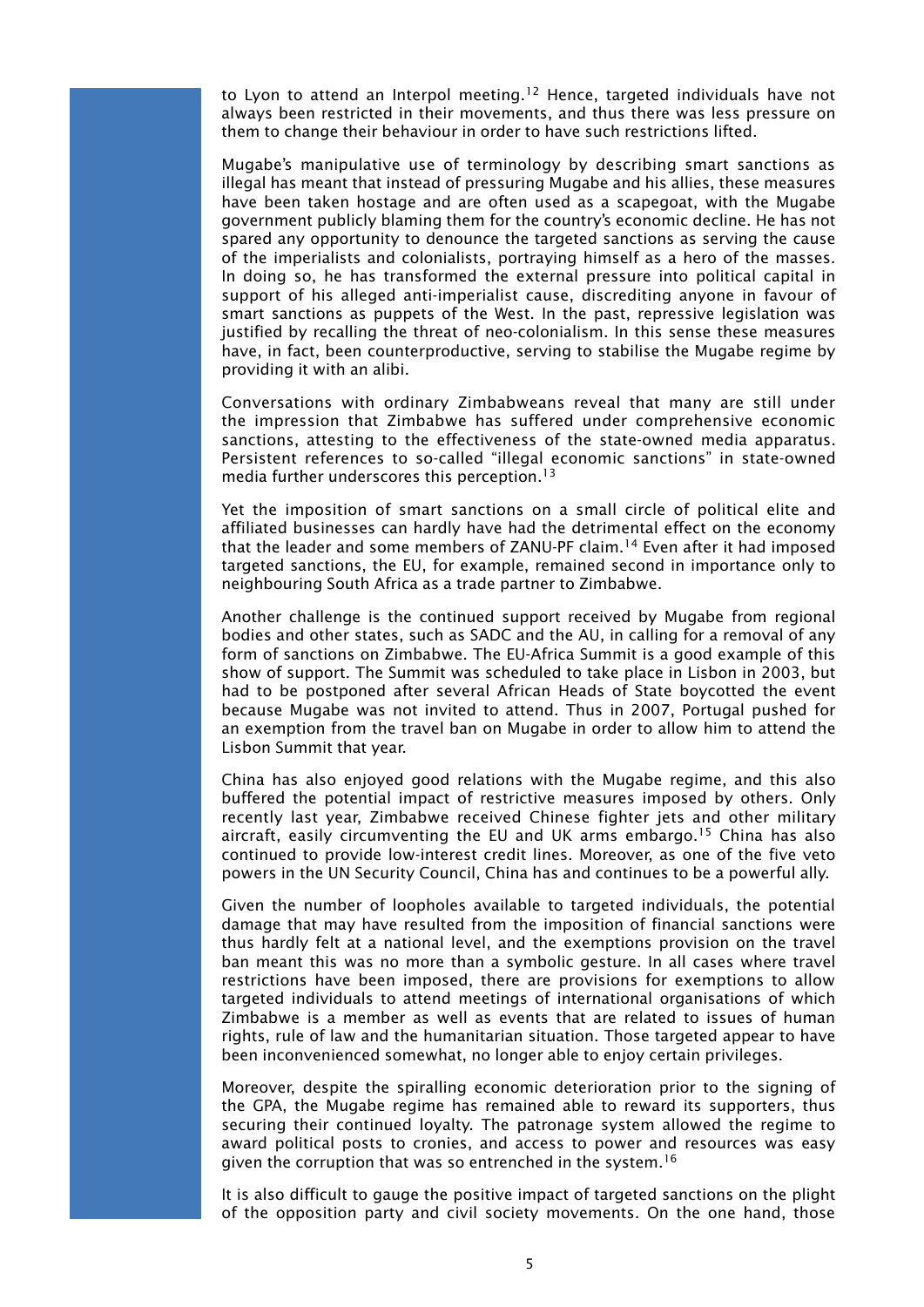opposed to the Mugabe regime continued to pursue their political goals while the regime continued to enact a number of restrictive laws despite the imposition of smart sanctions. On the other hand, the restrictive measures also had symbolic significance. It gave international recognition to the cause of the opposition.

In summary, the fact that targeted individuals were able to circumvent travel restrictions placed on them by a select few, that the Mugabe regime for a long time enjoyed the support of SADC on the sanctions issue, or that the regime was able to find alternative means to acquire arms from countries that did not have an arms embargo in place, reveals that the effectiveness of any restrictive measures depends very much on the number of states that support their implementation– not to mention their relative significance to the victims.

Sanctions Lift or Sanctions Stay? The Case for Finding a Middle Ground Prior to the signing of the GPA and the subsequent inauguration of an Interim Government, it was unlikely that the West would consider lifting any of the restrictive measures it had imposed. Understandably so, given that there appeared to be little improvement on any of the conditions identified as crucial for the lifting thereof. However, now that the opposition-MDC has joined government, sanctions cannot necessarily be considered as a measure to show support for the opposition, for example. It is therefore prudent to consider whether this remains a valid objective. The recent renewal of targeted measures by the EU, which included the removal of selected individuals and companies, is a positive step in this direction. Given the fact that other conditions for the lifting of sanctions have not been met – halting the fast-track land reform process or providing parliamentary oversight of the security apparatus, for example – calls for the lifting of all sanctions can surely not be met without proper consideration of the possible consequences of such a move.

Recapping on developments in Zimbabwe thus far: the past 20 months have certainly witnessed visible improvements on the ground. Shortly after signing the GPA in September 2008, spiralling inflation was halted, goods can now be found on store shelves, schools and hospitals have reopened, and the cholera epidemic was brought under control. While there continue to be reports of unjustified arrests and harassment of MDC supporters and human rights activists, there has been a marked decrease in the total number of cases reported compared to 2008. Given the improvements on the economic front, a Multi-Donor Trust Fund was set up to disburse donor funds with several countries, including those that have restricted measure in place, pledging to direct aid through the fund.<sup>17</sup>

Are these improvements linked to the pressure of smart sanctions? Or was it Mbeki's quiet diplomacy bearing fruit? The above elaborations have demonstrated that Robert Mugabe and his affiliates could have continued about their business without necessarily having the restrictive measures that were placed on them removed. What has in actual fact led to ZANU-PF agreeing to enter into a powersharing arrangement with the opposition MDC? It appears that there may have been more a pragmatic reason for this development, namely the continuing downward spiral of the economy<sup>18</sup>, that is, the fact that the economic situation had deteriorated to such an extent that the political elite could no longer sustain the status quo. The threat of sanctions and Mbeki's quiet diplomacy were factors operating in an environment that was favourable to change.

In other words, if the imposition of targeted sanctions alone has been less effective in fostering democracy or compelling the ruling elite to change their tactics or behaviour, then there is little empirical reason to maintain them. Given that these sanctions have now been instrumentalised by ZANU-PF hardliners, one might even say that they are doing the MDC more harm than good by providing its opponents with a justification for stalling the ongoing negotiations around the full implementation of the GPA. For it appears that even before the signing of the GPA, targeted sanctions had missed the mark as several high-ranking and influential individuals from the former Mugabe hijacked the issue, using it as a scapegoat to explain the devastation of the country's economy.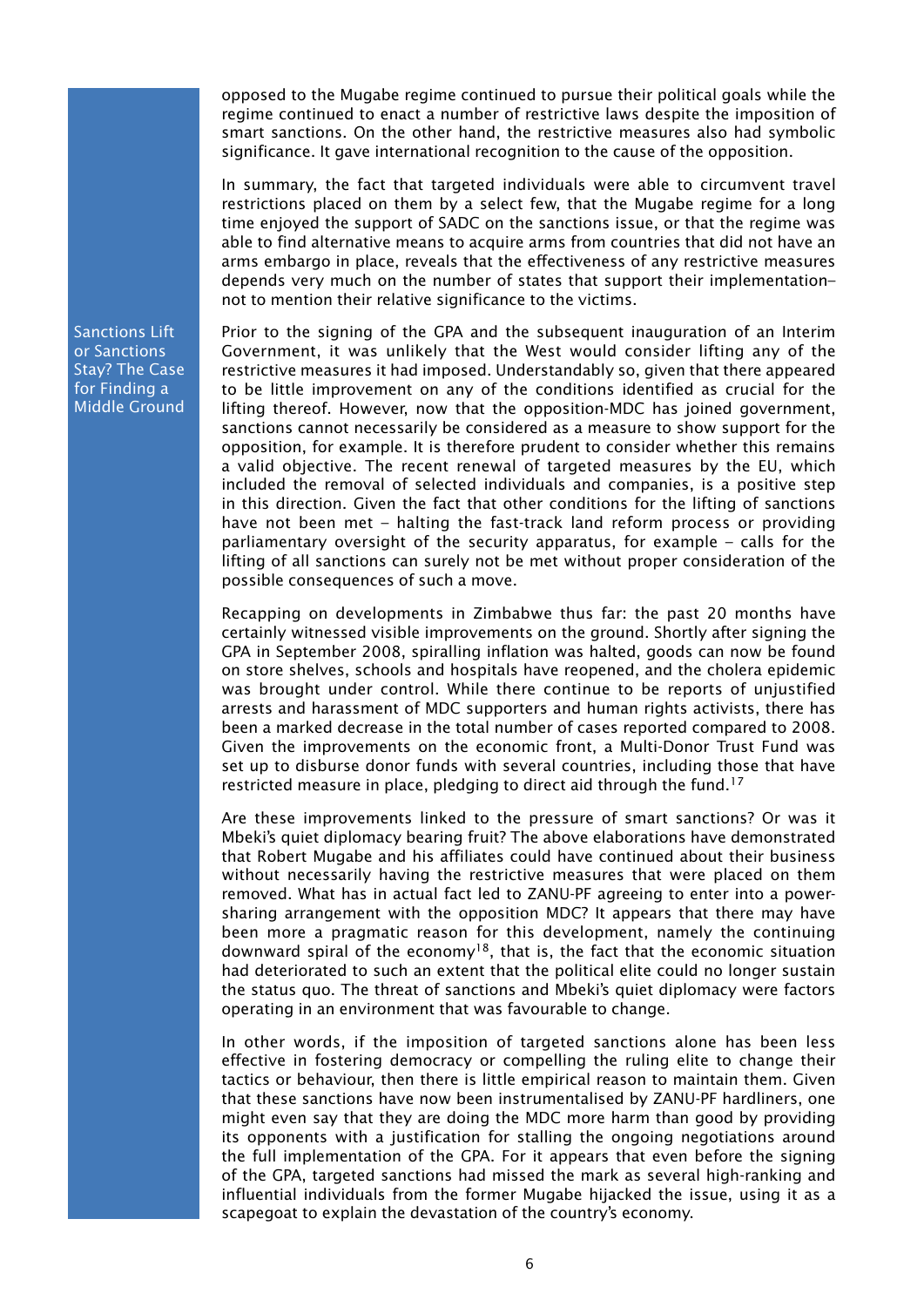Thus, while a lifting of all restrictive measures may be construed as a political victory for ZANU-PF, it could also be portrayed as a reward for achievements made following the MDC's joining of the government. Prime Minister Morgan Tsvangirai has on occasion called for the easing of travel and financial restrictions as a reward for progress achieved thus  $far^{19}$  Thus a conditional lifting could just as well be interpreted as an achievement of the MDC.

The key recommendation of this Report would be to reconsider the position on targeted sanctions and seriously question whether they have achieved the goal intended, or whether they are likely to have the desired effect in the future. Will the targeted individuals be moved to change their behaviour, or will they continue to use this issue to divert attention from their responsibility for the economic downfall in the country?

The international community faces a dilemma: on the one hand, not all conditions have been met to justify the lifting of all restrictive measures, yet on the other hand, the issue has become a key public justification for ZANU-PF to stall the GPA process.

Perhaps it would be prudent to consider showing a sign of good faith by removing certain restrictions to acknowledge that there have been improvements in the economy and a decrease in incidents of violent crackdown on opposition supporters. Moderates can be found on all parts of the political spectrum – not only within the MDC, but also within ZANU-PF itself. Certain elites have indeed changed their behaviour and this could be an opportunity for the international community to send a positive signal (see Eriksson 2007:50). This would also have the added effect of deflating the argument by several targeted individuals that sanctions are harming the country as a whole, and would provide a channel for communication to the wider public (through the media) that sanctions are specific, and not comprehensive.

For it is time that the sender of the message makes it clear: restrictive measures are targeted at selected individuals, bilateral assistance – while perhaps reduced – continues at various levels, and the international community has not at any stage of the crisis disengaged completely.

What has sustained the crisis is perhaps the lack of a strong, unified position on the issue of sanctions from all stakeholders and interested parties. As long as Mugabe has allies on certain issues, he will be hard-pressed to make any serious political concessions. Hence efforts should be undertaken to consolidate the message from international bodies. At the moment, SADC and its representatives are calling for a lifting of sanctions, yet the USA and other "Western" states are adamant that these be upheld until the full implementation of the GPA. These actors should perhaps realign their positions on this issue in order to increase pressure either way. There should be serious and visible consultations between Western states and SADC on the issue of sanctions – because whether we like it or not, their lifting may be as much part of the problem as it may be part of the solution.

While experience has taught us that the political game in Zimbabwe is never clear cut, and tensions persist as destructive elements continue to sabotage progress made on the implementation of the GPA while promised concessions are not made, experience also teaches that those eager for change do hold some measure of leverage. The potential for pressure was most apparent when, in October 2009, Prime Minister Morgan Tsvangirai threatened to withdraw from the unity government, a move triggered by the renewed detention of MDC Treasurer-General, Roy Bennett. Soon after, a High Court order was issued for Bennett's release. Tsvangirai had flexed some political muscle. Surely, there must be room for more of this kind of leverage.

Recommendations: